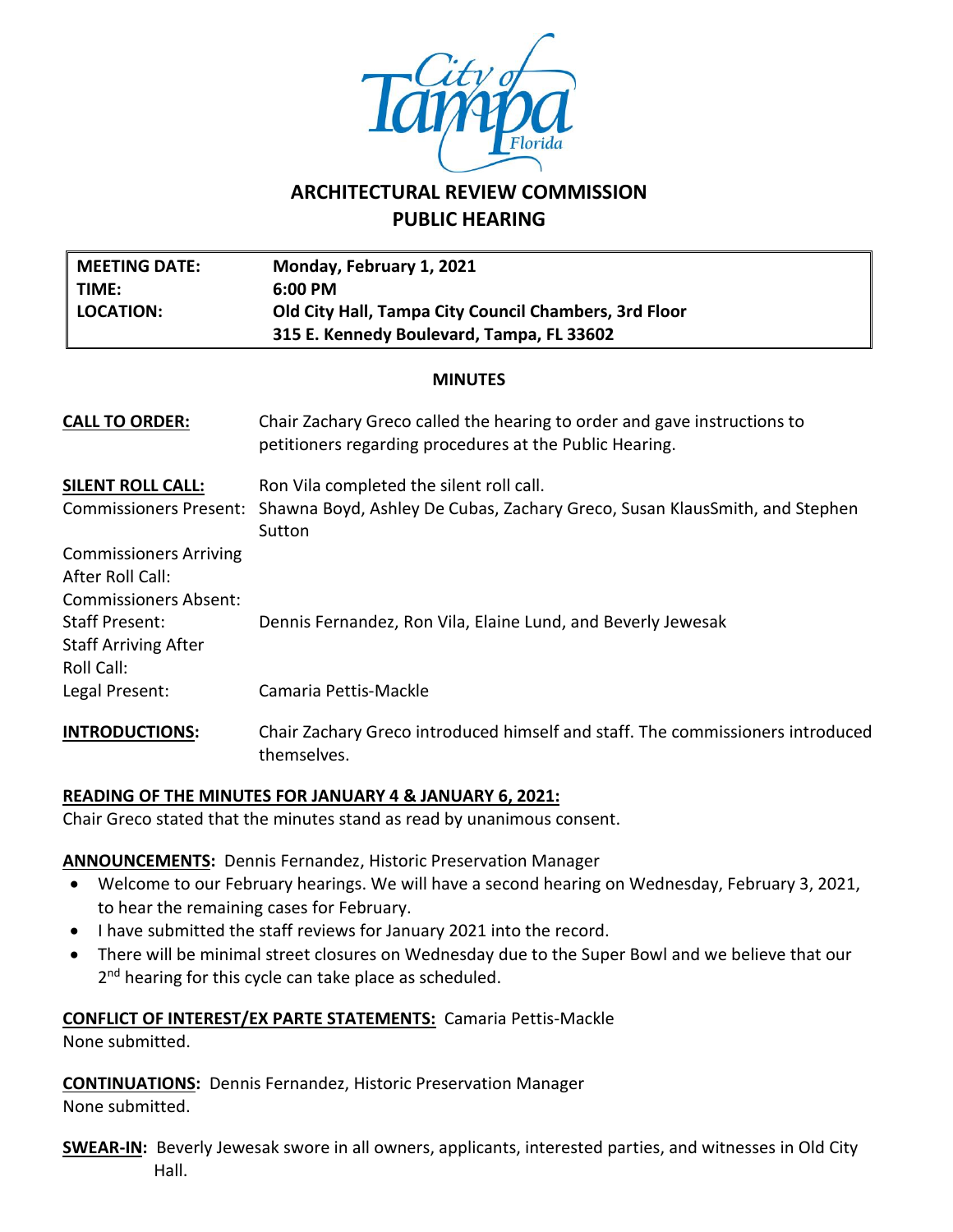## **ITEMS TO BE REVIEWED:**

**ARC 20-463** OWNER: Spanish Mission LLC AGENT: Simon Amesbury DISTRICT: Hyde Park LOCATION: 1314 S. De Soto Avenue REQUEST: **Variance** - 1. Rear Yard Setback from 20' to 3' with an encroachment of 9" for eaves/gutters. 2. Corner Yard Setback from 7' to 3' with an encroachment of 9" for eaves/gutters. 3. Height increase from 15' to 35'. **Certificate of Appropriateness** - New Construction: Accessory Structure Site Improvements PURPOSE: Residential **Mis-Notice:** *(Re-notice is required in accordance with Section 27-149(c)(2) of the City of Tampa Code of Ordinances.)* **ARC 21-60** OWNER: Allison & Robert Wilkins AGENT: Allison Wilkins DISTRICT: Hyde Park LOCATION: 800 S. Newport Avenue REQUEST: **Variance** – North side yard setback from 7' to 2'. **Certificate of Appropriateness** - New Construction: Spa, Site Improvements PURPOSE: Residential

Public Comment for the Variance: Jessica Ruttley.

# **Motion: Shawna Boyd Second: Stephen Sutton**

Move that the variance request for case ARC 21-60 for property located at 800 S. Newport Avenue be granted as depicted on the site plan presented at the Public Hearing for a north side yard setback from 7' to 2'*,* based upon the petitioner meeting the burden of proof with regard to the six hardship criteria set forth in Section 27-114(d) of the City of Tampa Code of Ordinances for granting variances as stated and the evidence provided in this Public Hearing, **specifically that there is no other place on the site to place the pool.**

# **The motion was approved by a vote of 5-0-0.**

Public Comment for the Certificate of Appropriateness: No one came forward.

# **Motion: Susan Klaus Smith Second: Ashley De Cubas**

Move to grant a **Certificate of Appropriateness** for the drawings and documents presented at this Public Hearing in **ARC 21-60** for the property located at **800 S. Newport Avenue**, with the following conditions:

- Final selection and location of pool/spa be approved by staff;
- Location of pool/spa equipment be approved by staff;
- No other elements are included in this approval.

because, based upon the finding of fact, the proposed project is consistent with the "Hyde Park Design Guidelines" of the City of Tampa, for the following reasons: it does meet the site setback, and Hyde Park Design guidelines.

# **The motion was approved by a vote of 5-0-0.**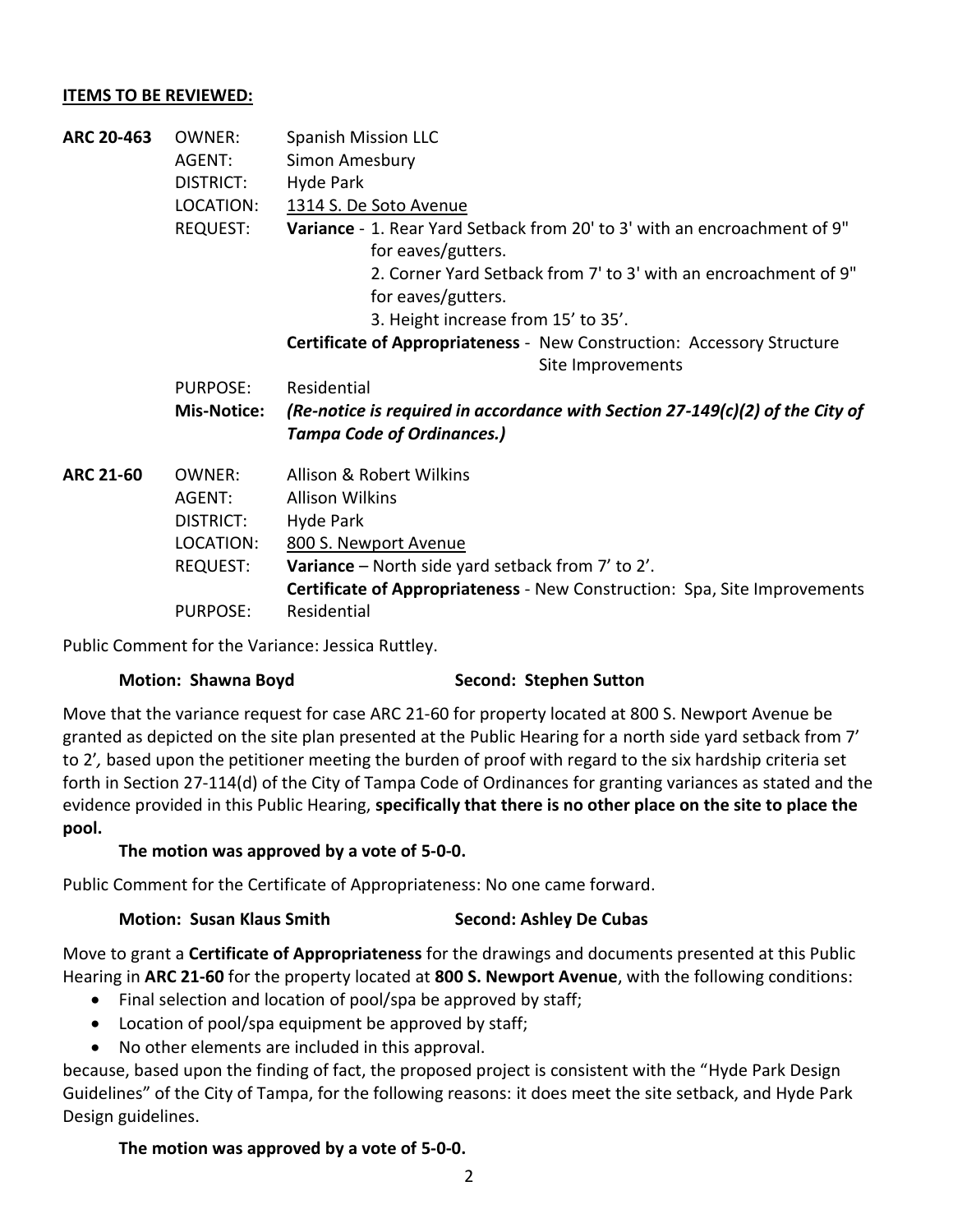Additional swear-in conducted.

| <b>ARC 21-99</b> | OWNER:          | James & Elizabeth Ruggles Miller                                                |
|------------------|-----------------|---------------------------------------------------------------------------------|
|                  | AGENT:          | Missy Schukraft                                                                 |
|                  | DISTRICT:       | Hyde Park                                                                       |
|                  | LOCATION:       | 801 S. Newport Avenue                                                           |
|                  | REQUEST:        | <b>Certificate of Appropriateness - New Construction: Addition to Accessory</b> |
|                  |                 | Structure, Site Improvements                                                    |
|                  | <b>PURPOSE:</b> | Residential                                                                     |

Public Comment: No one came forward.

## **Motion: Shawna Boyd Second: Susan Klaus Smith**

Move to grant a **Certificate of Appropriateness** for the drawings and documents presented at this Public Hearing in **ARC 21-99** for the property located at **801 S. Newport Avenue**, with the following conditions **to be approved by staff:**

- The pool equipment and A/C units are screened;
- Final details of 2<sup>nd</sup> floor deck railings;
- 2<sup>nd</sup> floor post be relocated out of structure and railings be re-centered.

This Certificate of Appropriateness is contingent on the Design Exception request being approved.

because, based upon the finding of fact, the proposed project is consistent with the "Hyde Park Design Guidelines" of the City of Tampa, for the following reasons:

## **The motion was approved by a vote of 4-1-0, with Commissioner Greco voting against.**

Additional swear-in conducted.

| <b>ARC 21-75</b> | OWNER:          | Laura Jones                                                                 |
|------------------|-----------------|-----------------------------------------------------------------------------|
|                  | AGENT:          | John Kluwin                                                                 |
|                  | DISTRICT:       | Tampa Heights                                                               |
|                  | LOCATION:       | 2304 N. Grove Avenue                                                        |
|                  | <b>REQUEST:</b> | Variance - 1. Front yard setback requirement from 25' to 6'.                |
|                  |                 | 2. Right side setback requirement from 7' to 5'.                            |
|                  |                 | 3. Left side setback requirement from 7' to 5'.                             |
|                  |                 | 4. Rear setback requirement from 20' to 15'.                                |
|                  |                 | 5. Number of parking spaces required from 2 spaces to 1 space.              |
|                  |                 | Certificate of Appropriateness - New Construction: Single Family Residence, |
|                  |                 | Site Improvements                                                           |

PURPOSE: Residential

Staff: John Marsh, Development and Growth Management. Public Comment for the Variance: No one came forward.

## **Motion: Steven Sutton Second: Susan Klaus Smith**

Move that the variance request for case ARC 21-75 for property located at 2304 N. Grove Avenue be granted as depicted on the site plan presented at the Public Hearing for